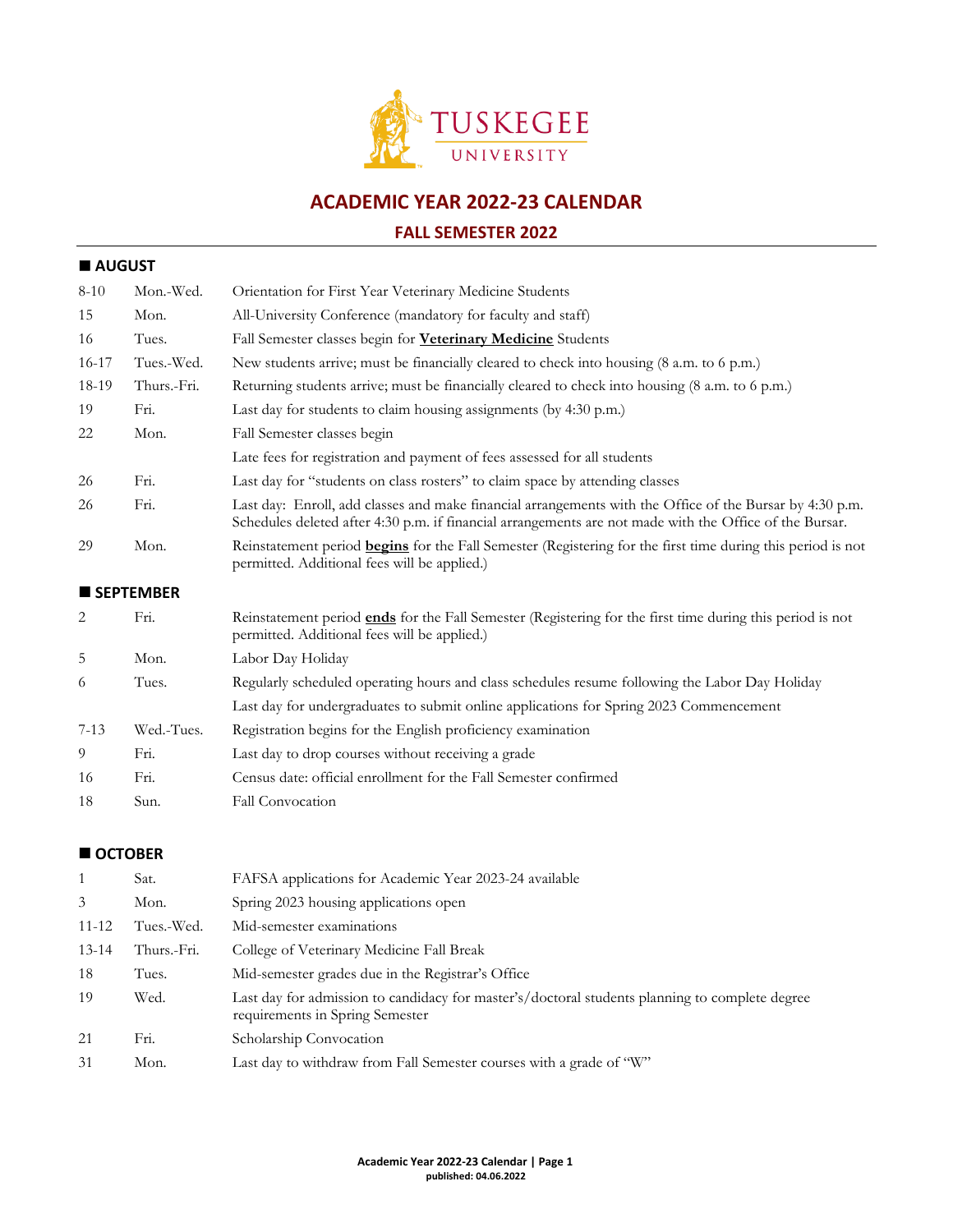## ■ NOVEMBER

| $\mathbf{1}$ | Tues.           | Preregistration begins for the Spring Semester 2023                                                             |
|--------------|-----------------|-----------------------------------------------------------------------------------------------------------------|
| 4            | Fri.            | Homecoming activities begin (no classes after 12 p.m.)                                                          |
| 5            | Sat.            | Homecoming game                                                                                                 |
| 6            | Sun.            | Homecoming Convocation                                                                                          |
| 18           | Fri.            | Thanksgiving break begins after students' last class                                                            |
| 28           | Mon             | Regularly scheduled operating hours and class schedules resume following the Thanksgiving break                 |
|              | <b>DECEMBER</b> |                                                                                                                 |
| $\mathbf{1}$ | Thurs.          | Deadline for Financial Aid Satisfactory Academic Progress (SAP) appeal applications for Spring Semester<br>2023 |
| 2            | Fri.            | Spring 2023 housing applications close                                                                          |
| 5            | Mon.            | Fall Semester 2022 classes end                                                                                  |
| 6            | Tues.           | Final examinations study day                                                                                    |
| $7-9$        | Wed.-Fri.       | Final examinations                                                                                              |
| 10           | Sat.            | Final examinations study day                                                                                    |
| $12 - 13$    | Mon.-Tues.      | Final examinations continue                                                                                     |
| 14           | Wed.            | Last day in residence halls/apartments (check out by 12 p.m.)                                                   |
| 16           | Fri.            | Faculty grades due in the Registrar's Office no later than 12 p.m.                                              |
|              |                 | University closes for winter break at 4:30 p.m.                                                                 |

## **SPRING SEMESTER 2023**

#### **JANUARY**

| 3         | Tues.      | University reopens for regularly scheduled operating hours and faculty and staff return from winter break                                                                                                          |
|-----------|------------|--------------------------------------------------------------------------------------------------------------------------------------------------------------------------------------------------------------------|
| 5         | Thurs.     | Students arrive; must be financially cleared to check into housing (8 a.m. to 6 p.m.)                                                                                                                              |
| 6         | Fri.       | Last day for all students to claim housing assignments (by 4:30 p.m.)                                                                                                                                              |
|           |            | Last day to make financial arrangements for the Spring Semester 2023 with the Office of the Bursar<br>without a late fee                                                                                           |
| 9         | Mon.       | Spring Semester classes begin                                                                                                                                                                                      |
|           |            | Late fees for registration and payment of fees assessed for all students                                                                                                                                           |
| $10 - 23$ | Tues-Mon.  | Registration begins for the English Proficiency Examination                                                                                                                                                        |
| 13        | Fri.       | Last day for "students on class rosters" to claim space by attending classes                                                                                                                                       |
|           |            | Last day: Enroll, add classes and make financial arrangements with the Office of the Bursar by 4:30 p.m.<br>Schedules deleted after 4:30 p.m. if financial arrangements are not made with the Office of the Bursar |
| $15 - 22$ | Sun.-Sun.  | Faith Week                                                                                                                                                                                                         |
| 16        | Mon.       | Martin Luther King Jr. Holiday                                                                                                                                                                                     |
| 17        | Tues.      | Regularly scheduled operating hours and class schedules resume following the Martin Luther King Jr.<br>Holiday                                                                                                     |
| $17 - 20$ | Tues.-Fri. | Reinstatement period for the Spring Semester (Registering for the first time during this period is not<br>permitted. Additional fees will be applied.)                                                             |
| 20        | Fri.       | Martin Luther King Jr. Convocation                                                                                                                                                                                 |
| 30        | Mon.       | Census date: official enrollment for Spring Semester confirmed                                                                                                                                                     |
|           |            | Last day to drop courses without receiving a grade                                                                                                                                                                 |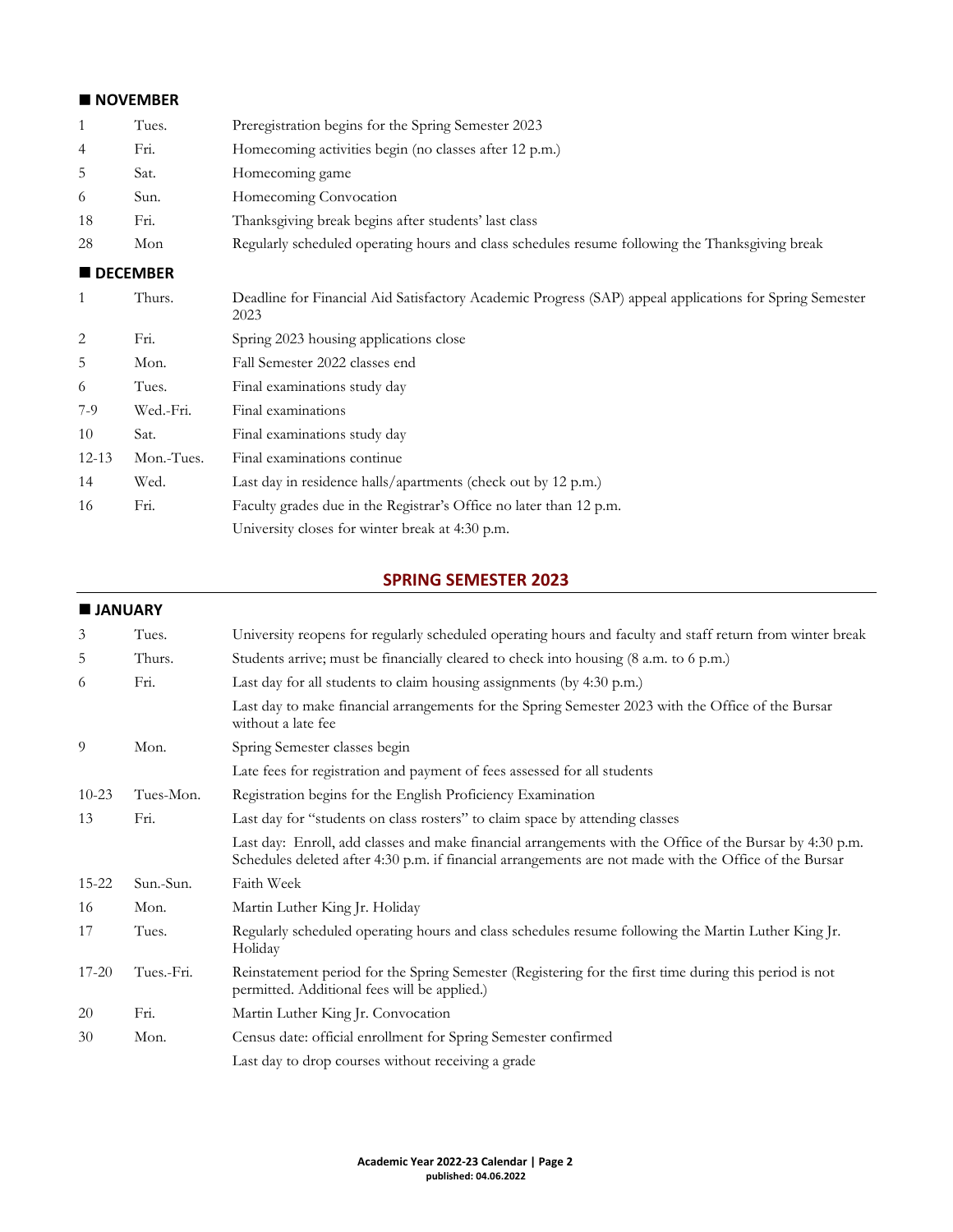#### **FEBRUARY**

| Month-long         |             | <b>Black History Month programs</b>                                                                                                                         |
|--------------------|-------------|-------------------------------------------------------------------------------------------------------------------------------------------------------------|
| 1                  | Wed.        | Renewal of FAFSA due for Academic Year 2023-24 (for priority consideration)                                                                                 |
|                    |             | Housing applications accepted for Academic Year 2023-24                                                                                                     |
| 3                  | Fri.        | George Washington Carver Convocation                                                                                                                        |
| 23-24              | Thurs.-Fri. | Mid-semester examinations                                                                                                                                   |
| <b>MARCH</b>       |             |                                                                                                                                                             |
| 2                  | Thurs.      | Mid-semester grades due in Registrar's Office                                                                                                               |
| 4-12               | Sat.-Sun.   | Spring Break (for students and faculty; university will maintain regular operating hours)                                                                   |
| 14                 | Tues.       | Last day to withdraw from the Spring Semester classes with a grade of "W"                                                                                   |
| 24                 | Fri.        | Deadline for Academic Year 2023-24 housing applications                                                                                                     |
| <b>APRIL</b>       |             |                                                                                                                                                             |
| 2                  | Sun.        | Founders' Day Convocation                                                                                                                                   |
| 3                  | Mon.        | Last day for graduate students planning to participate in Spring 2023 Commencement to submit final<br>copies of theses/dissertations to the Graduate School |
|                    |             | Summer 2023 housing applications open                                                                                                                       |
| $6 - 10$           | Thurs.-Mon. | <b>Easter Break</b>                                                                                                                                         |
| 11                 | Tues.       | Regularly scheduled operating hours and class schedules resume after Easter Break                                                                           |
| 19-24              | Wed.-Mon.   | Final examinations for graduating seniors                                                                                                                   |
| 27                 | Thurs.      | Preregistration begins for the Summer Session                                                                                                               |
|                    |             | Preregistration begins for the Fall Semester                                                                                                                |
| 28                 | Fri.        | Summer 2023 housing applications close                                                                                                                      |
| 30                 | Sun         | President's Essay Contest                                                                                                                                   |
|                    |             | Housing security deposits deadline for returning students                                                                                                   |
| $\blacksquare$ MAY |             |                                                                                                                                                             |
| 1                  | Mon.        | Spring Semester classes end                                                                                                                                 |
| 2                  | Tues.       | Final examination study day                                                                                                                                 |
|                    |             | Faculty grades for Spring Commencement candidates due in the Registrar's Office no later than 4 p.m.                                                        |
|                    |             | Last day for admission to candidacy for master's/doctoral students planning to complete degree<br>requirements during the Summer Session                    |
| $3 - 5$            | Wed.-Fri    | Final examinations                                                                                                                                          |
| 6                  | Sat.        | Final examination study day                                                                                                                                 |
|                    |             | College of Veterinary Medicine Commencement                                                                                                                 |
| $8-9$              | Mon.-Tues.  | Final examinations continue                                                                                                                                 |
| 11                 | Thurs.      | Deadline for Financial Aid Satisfactory Academic Progress (SAP) appeal applications for Fall Semester                                                       |
|                    |             | Spring Commencement rehearsal (10 a.m.)                                                                                                                     |
|                    |             | School of Education Induction Ceremony, 7 p.m.                                                                                                              |
| 12                 | Fri.        | Baccalaureate Service, 10 a.m.                                                                                                                              |
|                    |             | Joint ROTC Commissioning Ceremony, 1 p.m.                                                                                                                   |
|                    |             | School of Nursing and Allied Health Capping and Pinning Ceremony, 3 p.m.                                                                                    |
|                    |             | Order of the Engineer Ceremony, 3 p.m.                                                                                                                      |
|                    |             | Faculty grades due in Registrar's Office no later than 4 p.m.                                                                                               |
| 13                 | Sat.        | Spring Commencement (mandatory; faculty in regalia)                                                                                                         |
|                    |             |                                                                                                                                                             |